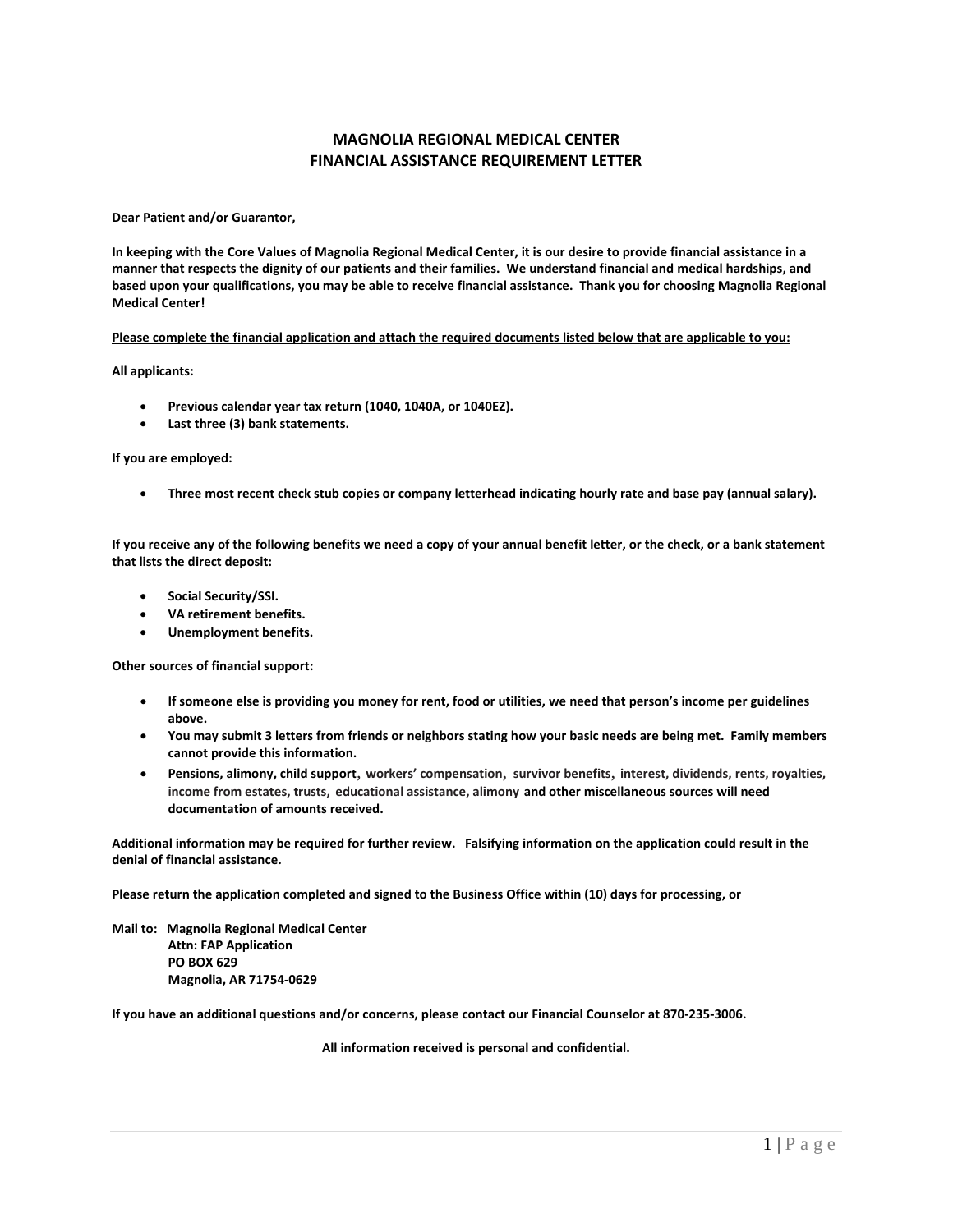## **MAGNOLIA REGIONAL MEDICAL CENTER FINANCIAL STATEMENT**

| PATIENT/RESPONSIBLE PARTY INFORMATION                                                                                                                                                                                                                                                                            |  |              |            |                                |  |
|------------------------------------------------------------------------------------------------------------------------------------------------------------------------------------------------------------------------------------------------------------------------------------------------------------------|--|--------------|------------|--------------------------------|--|
|                                                                                                                                                                                                                                                                                                                  |  |              |            |                                |  |
|                                                                                                                                                                                                                                                                                                                  |  |              |            |                                |  |
|                                                                                                                                                                                                                                                                                                                  |  |              |            |                                |  |
|                                                                                                                                                                                                                                                                                                                  |  |              |            |                                |  |
|                                                                                                                                                                                                                                                                                                                  |  |              |            |                                |  |
|                                                                                                                                                                                                                                                                                                                  |  |              |            |                                |  |
| Other Income: \$                                                                                                                                                                                                                                                                                                 |  |              |            |                                |  |
| SPOUSE/PARTNER INFORMATION                                                                                                                                                                                                                                                                                       |  |              |            |                                |  |
|                                                                                                                                                                                                                                                                                                                  |  |              |            |                                |  |
|                                                                                                                                                                                                                                                                                                                  |  |              |            |                                |  |
|                                                                                                                                                                                                                                                                                                                  |  |              |            |                                |  |
|                                                                                                                                                                                                                                                                                                                  |  |              |            |                                |  |
|                                                                                                                                                                                                                                                                                                                  |  |              |            |                                |  |
| Other Income: \$                                                                                                                                                                                                                                                                                                 |  |              |            |                                |  |
| <b>DEPENDENTS **</b>                                                                                                                                                                                                                                                                                             |  |              |            |                                |  |
| <b>Full Name</b>                                                                                                                                                                                                                                                                                                 |  | Relationship |            | Birth Date (MM/DD/YYYY)        |  |
|                                                                                                                                                                                                                                                                                                                  |  |              |            |                                |  |
| 2) and the contract of the contract of $\overline{a}$ and $\overline{a}$ and $\overline{a}$ and $\overline{a}$ and $\overline{a}$ and $\overline{a}$ and $\overline{a}$ and $\overline{a}$ and $\overline{a}$ and $\overline{a}$ and $\overline{a}$ and $\overline{a}$ and $\overline{a}$ and $\overline{a}$ and |  |              |            |                                |  |
| $\sqrt{2}$                                                                                                                                                                                                                                                                                                       |  |              |            |                                |  |
| $\lambda$ and the contract of the contract of the contract of the contract of the contract of the contract of the contract of the contract of the contract of the contract of the contract of the contract of the contract of the                                                                                |  |              |            |                                |  |
|                                                                                                                                                                                                                                                                                                                  |  |              |            |                                |  |
| 7)                                                                                                                                                                                                                                                                                                               |  |              | $\sqrt{2}$ |                                |  |
|                                                                                                                                                                                                                                                                                                                  |  |              |            |                                |  |
| ** If more than 8 dependents please use separate page                                                                                                                                                                                                                                                            |  |              |            |                                |  |
| Are you currently enrolled in Government Assistance or Medicaid Program? Yes __ No__ How many adults ____ children ______ are in<br>the family?                                                                                                                                                                  |  |              |            |                                |  |
| Do you receive health or Medical Insurance through your Employer? Yes _____ No _____                                                                                                                                                                                                                             |  |              |            | Spouse's Employer? ___________ |  |
|                                                                                                                                                                                                                                                                                                                  |  |              |            |                                |  |
| Is the illness related to a Motor Vehicle Accident? Yes ____ No ____ If yes, who is the Insurance Agent? _____________________________                                                                                                                                                                           |  |              |            |                                |  |